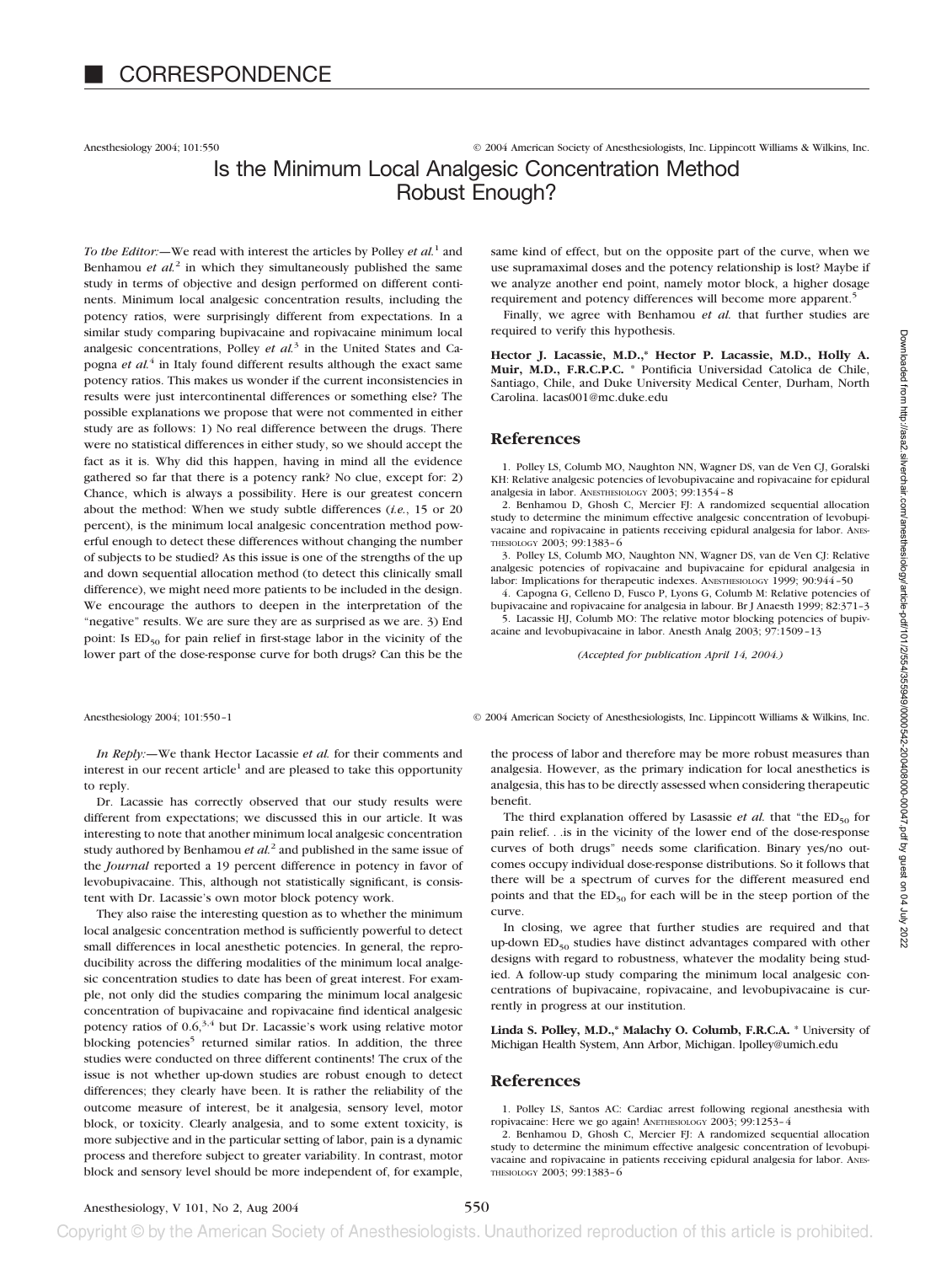3. Polley LS, Columb MO, Naughton NN, Wagner DS, van de Ven CJ: Relative analgesic potencies of ropivacaine and bupivacaine for epidural analgesia in labor: Implications for therapeutic indexes. ANESTHESIOLOGY 1999; 90:944–50

4. Capogna G, Celleno D, Fusco P, Lyons G, Columb M: Relative potencies of bupivacaine and ropivacaine for analgesia in labour. Br J Anaesth 1999; 82:371–3

5. Lacassie HJ, Columb MO, Lacassie HP, Lantadilla RA: The relative motor blocking potencies of epidural bupivacaine and ropivacaine in labor. Anesth Analg 2002; 95:204–8

*(Accepted for publication April 14, 2004.)*

## Anesthesiology 2004; 101:551 © 2004 American Society of Anesthesiologists, Inc. Lippincott Williams & Wilkins, Inc. Ropivacaine Packaging: A Potential Source for Drug Error

*To the Editor:*—We read with interest two recent case reports<sup>1,2</sup> and an accompanying editorial<sup>3</sup> regarding cardiac toxicity associated with ropivacaine administration. Recently, we experienced at our institution a near-miss drug error with ropivacaine that could have resulted in significant patient morbidity and even mortality.

While preparing to perform a caudal block in a pediatric patient, one of our residents retrieved an ampule of ropivacaine from an anesthesia cart. We routinely stock our anesthesia carts with 20 ml ampules of 0.2% ropivacaine, specifically for use in caudal and epidural blocks in pediatric patients; in addition, we maintain a separate supply of 20 ml ampules of 0.75% ropivacaine in our anesthesia workroom for use in regional anesthesia, primarily in adult patients. As the resident opened the package, it was noted that he had opened a package containing 0.75% ropivacaine, which had inadvertently been placed in the anesthesia cart. On further inspection, it became apparent that the appearance of the two concentrations is very similar (fig. 1): they are identical in size and shape; the lettering and graphics on both the packaging and the ampules themselves are identical (with no color distinction) except for the stated difference in concentrations of the two solutions. Had the potential drug error not been recognized, the patient would have received nearly three and a half times the intended dose of ropivacaine. Although ropivacaine has less cardiotoxicity than does bupivacaine, complications with ropivacaine do occur, as noted in this iournal. $1,2$ 

One previous report describes the near identical appearance of 0.2% and  $0.75\%$  ropivacaine.<sup>4</sup> Given the potential for cardiac toxicity of ropivacaine, we have recommended that its manufacturer, Astra-Zeneca (Wilmington, DE), modify the packaging and ampules of its two concentrations so that the differences are more distinguishable. Since this near-miss event, we have removed these two concentrations of ropivacaine from our anesthesia carts and workroom and have placed them in a Pyxis machine (Cardinal Health, San Diego, CA) to reduce the potential for drug error. This case provides further evidence of the importance of both vigilance and preventive strategies in ensuring safe anesthetic care.

**John L. Bastien, M.D.,\* Philip D. Bailey, M.D.** \* Portsmouth Naval Medical Center, Portsmouth Virginia. jlbastien@mar.med.navy.mil

#### **References**

1. Chazalon P, Tourtier JP, Villevieille T, Giraud D, Saiisy JM, Mion G, Benhamou D: Ropivacaine-induced cardiac arrest after peripheral nerve block: Successful resuscitation. ANESTHESIOLOGY 2003; 99:1449–51

2. Huet O, Eyrolle LJ, Mazoit JX, Ozier YM: Cardiac arrest and plasma concentration after injection of ropivacaine for posterior lumbar plexus blockade. ANESTHESIOLOGY 2003; 99:1451–3

3. Polley LS, Santos AC: Cardiac arrest following regional anesthesia with ropivacaine. ANESTHESIOLOGY 2003; 99:1253–4

4. Lee BB: Caution with ropivacaine ampoules. Anaesthesia. 2000; 55:201

*(Accepted for publication April 18, 2004.)*



**Fig. 1. Illustration of two concentrations of ropivacaine. Note the nearly identical appearance of both the ampule and package of each concentration.**

Copyright © by the American Society of Anesthesiologists. Unauthorized reproduction of this article is prohibited.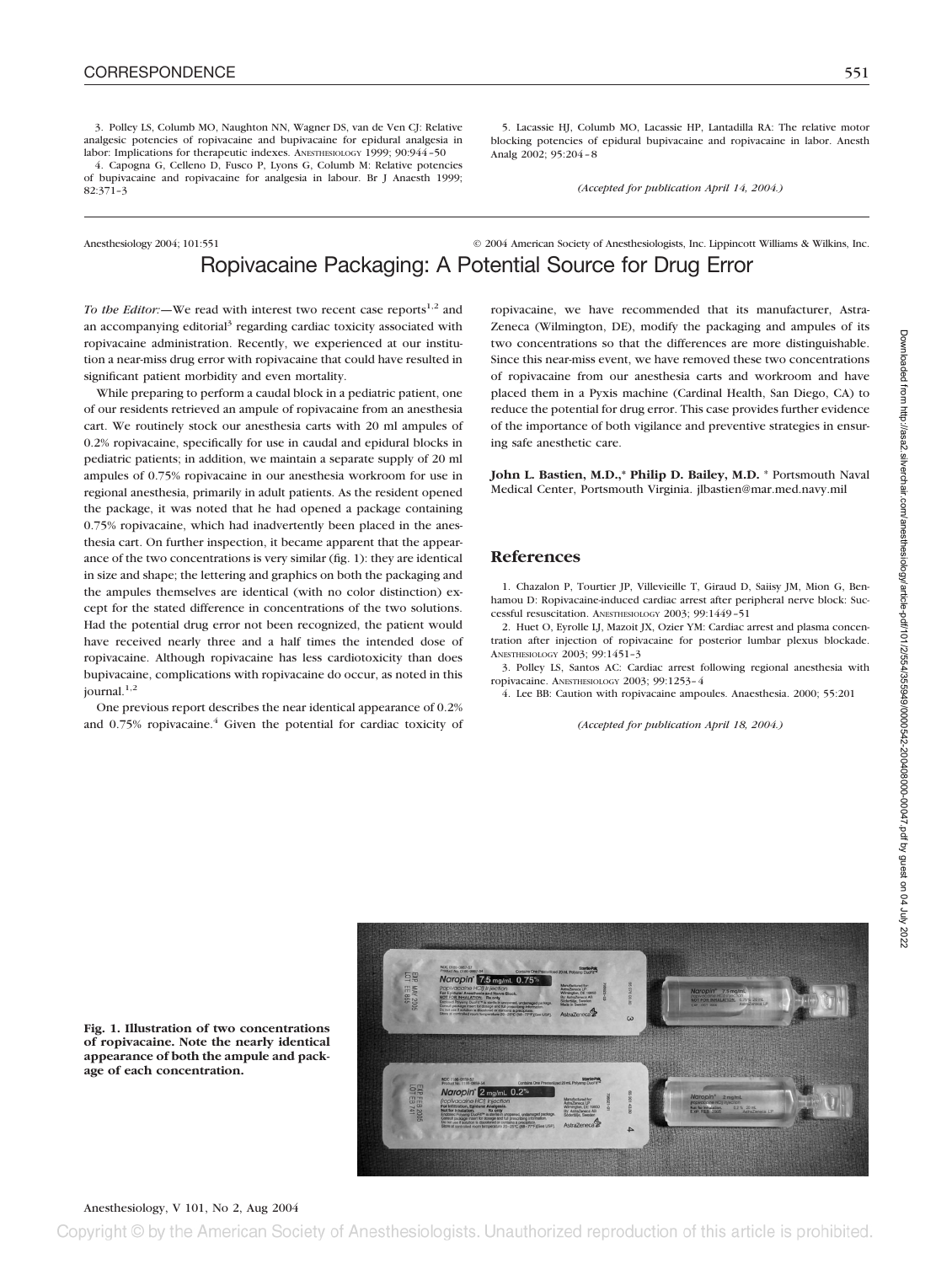#### Anesthesiology 2004; 101:552 © 2004 American Society of Anesthesiologists, Inc. Lippincott Williams & Wilkins, Inc.

## Ropivacaine-induced Asystole: "Never Again" rather than "Here We Go Again"

*To the Editor:*—The timely editorial by Polley and Santos<sup>1</sup> interpreting two companion Case Reports of ropivacaine-induced asystole merits comment. The explicit "Here We Go Again," along with the implicit lead-in with bupivacaine-induced cardiac arrests, might leave a hurried reader with the erroneous impression that ropivacaine cardiotoxicity differs but little from bupivacaine cardiotoxicity. Far from it!

I concur that both instances of cardiac asystole reported here were secondary to elevated ropivacaine plasma levels. But I would like to cast a rosier slant on the uneventful resuscitation of ropivacaineinduced asystole, altogether different from the grim lethality of the six bupivacaine- (and etidocaine-) induced cardiac arrests that Albright<sup>2</sup> reported a quarter century ago. The astounding ease of restoration of cardiac rhythm after ropivacaine-induced asystole, as against the notorious resistance to resuscitation after bupivacaine-induced cardiovascular collapse, is a heartening turnaround indeed.

Recall that *any* local anesthetic, at a plasma concentration sufficient to block cardiac ion channels, slows impulse conduction; witness the use of lidocaine in managing ventricular arrhythmias. When that cardiotherapeutic dose is exceeded, however, asystole may be the ultimate outcome; witness the infamous "Xylocaine Mercy Killer" of the 1980s, linked to some 13 documented murders from overdosing with intravenous lidocaine.<sup>3</sup> At issue here, ever mindful of bupivacaineinduced refractory cardiac arrest, is not whether a given local anesthetic can cause asystole (predictably it can), but rather whether cardiocirculatory function can be restored promptly and uneventfully.

It should come as no great surprise that high levels of circulating ropivacaine can slow, and ultimately stop, the heart.<sup>4</sup> What does come as a welcome surprise is the ease with which hemodynamic function can be restored by simple therapeutics. Contrast that with the extraordinary measures (up to and including circulatory bypass) that have been attempted in the past to reverse bupivacaine-induced cardiac dysfunction.5 As postropivacaine resuscitation was both swift and decisive, and recovery altogether uneventful, a "we've done it" encouragement might have been more to the point than a "here we go again" brush-off.

The putative cause-effect linkage of hydroxyzine to ropivacaine

cardiotoxicity merits a final comment. Not only were both patients premedicated with hydroxyzine (Vistaril®; Pfizer, New York, NY) but both were 66 years old and both were Parisians. To ponder, at some length yet, a speculative link between hydroxyzine and ropivacaineinduced asystole seems as wide off the mark as it would be to caution 66-year-old Parisians against ropivacaine. Hydroxyzine may not be my choice (or yours) for premedication, but that does not warrant giving it an undeserved black eye.

In conclusion, the glad tidings these case reports bring us is that ropivacaine cardiotoxicity, in the hands of vigilant physicians, is readily reversible. The discovery of cardiac ion channel stereo-selectivity, and the subsequent synthesis of monomeric ropivacaine (and levobupivacaine), is not a mere laboratory curiosity or yet another marketing ploy but rather a clinically momentous breakthrough that promises to lessen significantly the cardiovascular risk of rapidly rising blood levels when using long-acting local anesthetics. By all appearances, ropivacaine-induced asystole is, in competent hands at the least, a readily reversible event, most unlike the dishearteningly irreversible catastrophe of bupivacaine-induced cardiac arrest.

**Rudolph H. de Jong, M.D.** University of South Carolina, School of Medicine, Columbia, South Carolina. dejong@nuvox.net

#### **References**

1. Polley LS, Santos AC: Cardiac arrest following regional anesthesia with ropivacaine: Here we go again! ANESTHESIOLOGY 2003; 99:1253–4

2. Albright GA: Cardiac arrest following regional anesthesia with etidocaine or bupivacaine. ANESTHESIOLOGY 1979; 51:285–7

3. Peat MA, Deyman ME, Crouch DJ, Margot P, Finkle BS: Concentrations of lidocaine and monoethylglycylxylidide (MEGX) in lidocaine-associated deaths. J Forensic Sci 1985; 30:1048–57

4. Graf BM, Abraham I, Ebernach N, Kunst G, Stowe DF, Martin E: Differences in cardiotoxicity of bupivacaine and ropivacaine are the result of physicochemical and stereoselective properties. ANESTHESIOLOGY 2002; 96:1427–34

5. de Jong RH: Ropivacaine. Anesth Clin North Am 1998; 2:109–30

*(Accepted for publication April 18, 2004.)*

# Hesitant to Follow the Conclusion Drawn

*To the Editor:—*It is with great interest that we read the two case reports and the accompanying editorial on ropivacaine-induced cardiac arrest after peripheral nerve block in the December 2003 issue of ANESTHESIOLOGY.<sup>1-3</sup> First, we would like to congratulate the authors for saving two lives. However, we are hesitant to follow the conclusion drawn that these cases demonstrate the superiority of ropivacaine, compared with bupivacaine, with regard to cardiac safety and resuscitation. Polley and Santos<sup>3</sup> argue in their editorial that patients showing signs of severe systemic toxicity induced by ropivacaine may respond more readily than those intoxicated with bupivacaine to conventional resuscitation. They refer to an animal study published by Groban et al.<sup>4</sup> stating that cardiac resuscitation was less difficult and fewer animals died after supraconvulsant doses of ropivacaine as compared with bupivacaine. However, this is not shown in the study.<sup>4</sup> Groban *et al.*<sup>4</sup> explicitly state that too few animals were studied to draw any statistically valid conclusions on any superiority of ropivacaine over bupivacaine with regard to successful resuscitation. Huet *et*  $al<sup>1</sup>$  in their case report also quote the study of Groban *et al.*,<sup>4</sup> as well

Anesthesiology 2004; 101:552–3 © 2004 American Society of Anesthesiologists, Inc. Lippincott Williams & Wilkins, Inc.

as a study published by Ohmura *et al.*<sup>5</sup> on resuscitation of rats, to make the point that ropivacaine is superior to bupivacaine with regard to cardiac resuscitation. Ohmura *et al*. <sup>5</sup> in their study on systemic toxicity of bupivacaine, levobupivacaine, and ropivacine clearly show that the number of successful resuscitations did not differ among groups. Furthermore, neither Groban *et al.*<sup>4</sup> nor Ohmura *et al.*<sup>5</sup> corrected for equipotency of bupivacaine and ropivacaine.<sup>6</sup> Even without considering the issue of equipotency neither of the quoted studies demonstrates any significant difference between bupivacaine and ropivacaine in the rate of successful resuscitation.

The case  $reports^{1,2}$  clearly demonstrate that ropivacaine induces cardiac arrest. In this regard it seems not to differ from bupivacaine.<sup>7</sup> However, Huet *et al.*<sup>1</sup> and Chazalon *et al.*<sup>2</sup> suggest that different pathomechanisms underlie cardiac arrest induced by ropivacaine and bupivacaine. We would like to challenge this view, as two case reports do not allow drawing any conclusions regarding the pathomechanisms underlying cardiac arrest induced by ropivacaine or bupivacaine. Ropivacaine is capable of also inducing ventricular arrhythmia.<sup>8</sup>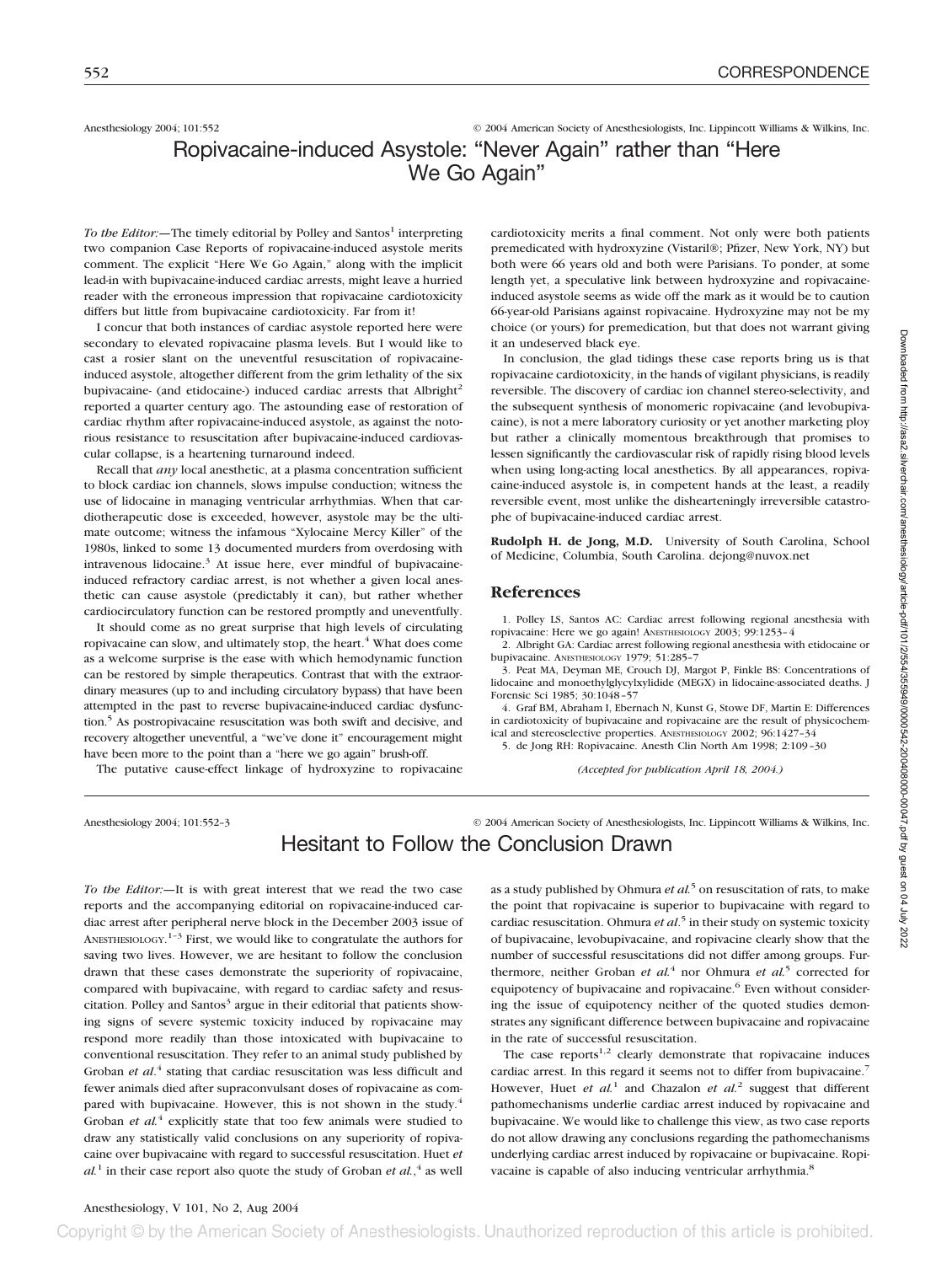The authors of the case reports $1,2$  have to be acknowledged to undoubtedly demonstrate that ropivacaine intoxication may cause death. We therefore have to bury our hopes that ropivacaine is safe. In times of evidence-based medicine we would be very hesitant to now transfer our hopes of local anesthetic safety to the aspect of successful resuscitation. We are not aware of any convincing analysis demonstrating that patients intoxicated with ropivacaine are easier to resuscitate than patients intoxicated with bupivacaine. Furthermore, as public opinion is repeatedly nourished in its belief that ropivacaine is safer than bupivacaine, who will be the first to publish unsuccessful resuscitation after iatrogenic intoxication with a drug that is supposed to be relatively safe? The lack of reported cases does not necessarily mean that such cases do not exist. For bupivacaine the situation is completely different. Although there are reports of successful resuscitation even after intoxication with bupivacaine,<sup>9</sup> it is widely accepted that bupivacaine is a potentially lethal agent. For this view to be accepted it has taken nearly 20 years from clinical introduction. For the time being we would therefore suggest also considering ropivacaine as a potentially lethal agent rather than as a safer alternative to bupivacaine. This seems to be the safest way to avoid repeating history.

**Patrick Friederich, M.D.,\* Jochen Schulte am Esch, M.D.** \* University Hospital Hamburg Eppendorf, University of Hamburg, Hamburg, Germany. patrick.friederich@zmnh.uni-hamburg.de

#### **References**

1. Huet O, Eyrolle LJ, Mazoit JX, Ozier YM: Cardiac arrest after injection of ropivacaine for posterior lumbar plexus blockade. ANESTHESIOLOGY 2003; 99: 1451–3

2. Chazalon P, Tourtier JP, Villevielle T, Giraud D, Saissy JM, Mion G, Benhamou D: Ropivacaine-induced cardiac arrest after peripheral nerve block: Successful resuscitation. ANESTHESIOLOGY 2003; 99:1449–51

3. Polley LS, Santos AC: Cardiac arrest following regional anesthesia with ropivacaine: Here we go again! ANESTHESIOLOGY 2003; 99:1253–4

4. Groban L, Deal DD, Vernon JC, James RL, Butterworth J: Cardiac resuscitation after incremental overdosage with lidocaine, bupivacaine, levobupivacaine, and ropivacaine in anesthetized dogs. Anesth Analg 2001; 92:37–43

5. Ohmura S, Kawada M, Ohta T, Yamamoto K, Kobayashi T: Systemic toxicity and resuscitation in bupivacaine-, levobupivacaine-, or ropivacaine-infused rats. Anesth Analg 2001; 93:743–8

6. Polley LS, Columb MO, Naughton NN, Wagner DS, van de Ven CJ: Relative analgesic potencies of ropivacaine and bupivacaine for epidural analgesia in labor: Implications for therapeutic indexes. ANESTHESIOLOGY 1999; 90:944-50

7. Albright GA: Cardiac arrest following regional anesthesia with etidocaine or bupivacaine. ANESTHESIOLOGY 1979; 51:285–7

8. Klein SM, Pierce T, Rubin Y, Nielsen KC, Steele SM: Successful resuscitation after ropivacaine-induced ventricular fibrillation. Anesth Analg 2003; 97:901–3 9. Favier JC, Da Conceicao M, Fassassi M, Allanic L, Steiner T, Pitti R: Successful resuscitation of serious bupivacaine intoxication in a patient with pre-existing heart failure. Can J Anaesth 2003; 50:62–6

*(Accepted for publication April 18, 2004.)*

Anesthesiology 2004; 101:553 © 2004 American Society of Anesthesiologists, Inc. Lippincott Williams & Wilkins, Inc.

## Local Anesthetic Cardiac Toxicity can Present as Late-onset Hypotension, Bradycardia, and Asystole

*To the Editor:*—We applaud Dr. Polley and Dr. Santos<sup>1</sup> for reminding us in their recent editorial of the potential risks of anesthetic toxicity in peripheral nerve block and of the need to employ standard safety methods to reduce the risk of cardiac toxicity in all forms of regional anesthesia. However, we believe their discussion missed another, equally important, lesson to be learned from these interesting case reports of ropivacaineinduced cardiac arrest.

Both cases<sup>2,3</sup> presented with hypotension, bradycardia, and asystole. Drs. Polley and Santos state that as bupivacaine would be expected to produce ventricular tachycardia or fibrillation, the arrhythmias produced in humans by ropivacaine and bupivacaine are different. In fact, severe hypotension and bradycardia leading to asystole are commonly seen in animal models of bupivacaine cardiac toxicity, $4$  and we believe their occurrence during a regional anesthetic should lead to the inclusion, not exclusion, of local anesthetic toxicity from the differential diagnosis.

More importantly, Chalazon *et al.* report cardiac toxicity 90 min after a ropivacaine-based sciatic block and 30 min after smaller supplementary injections for inadequate sensory anesthesia. Traditionally, the natural history of local anesthetic toxicity is described as occurring immediately after inadvertent intravascular injection of anesthetic. However, as this case indicates, patients can present with delayed onset severe local anesthetic cardiac toxicity. This phenomenon is sufficiently different from the standard textbook presentation that it can be easily overlooked or misdiagnosed. For instance, we recently commented on a case report of cardiac arrest occurring 105 min after a combined bupivacaine-mepivacaine brachial plexus block.5,6 The possibility of anesthetic toxicity was not mentioned in the report and was later dismissed by the authors on the basis of the long interval between injection and the arrest and because the presenting arrhythmia was junctional bradycardia leading to asystole, not ventricular tachycardia or fibrillation.<sup>7</sup>

We believe that the natural history of local anesthetic toxicity may encompass a much broader clinical phenotype than is indicated in standard textbook descriptions. It is likely that atypical cases of local anesthetic toxicity go unrecognized and are underreported. Given the recent evidence for a possible form of therapy specific for local anesthetic cardiac toxicity,<sup>8</sup> it is particularly important to contemplate this diagnosis in patients having signs of cardiac dysfunction in the setting of regional anesthesia, even if the arrhythmias or time course vary from a classic presentation.

**Guy L Weinberg, M.D.,\* Paul H. Hertz, M.D., Janet Newman, M.D. \*** University of Illinois at Chicago College of Medicine, Chicago, Illinois. guyw@uic.edu

#### **References**

1. Polley LS, Santos AC: Cardiac arrest following regional anesthesia with ropivacaine: Here we go again! ANESTHESIOLOGY 2003; 99:1253–4

2. Huet O, Eyrolle LJ, Mazoit JX, Ozier YM: Cardiac arrest after injection of ropivacaine for posterior lumbar plexus blockade. ANESTHESIOLOGY 2003; 99: 1451–3

3. Chazalon P, Tourtier JP, Villevielle T, Giraud D, Saissy JM, Mion G, Benhamou D: Ropivacaine-induced cardiac arrest after peripheral nerve block: Successful resuscitation. ANESTHESIOLOGY 2003; 99:1449–51

4. Weinberg GL, VadeBoncouer T, Ramaraju GA, Garcia-Amaro MF, Cwik MJ: Pretreatment or resuscitation with a lipid infusion shifts the dose-response to bupivacaine-induced asystole in rats. ANESTHESIOLOGY 1998; 88:1071–5

5. Tung A, Sweitzer B, Cutter T: Cardiac arrest after labetalol and metoclopramide administration in a patient with scleroderma. Anesth Analg 2002; 95: 1667–8

6. Schwartz D, VadeBoncouer T, Weinberg G: Was case report a case of unrecognized local anesthetic toxicity? Anesth Analg 2003; 96:1844–5

7. Tung A, Sweitzer B, Cutter T: Response to letter Was case report a case of unrecognized local anesthetic toxicity? Anesth Analg 2003; 96:1845

8. Weinberg G, Ripper R, Feinstein DL, Hoffman W: Lipid emulsion infusion rescues dogs from bupivacaine-induced cardiac toxicity. Reg Anesth Pain Med 2003; 28:198–202

*(Accepted for publication April 18, 2004.)*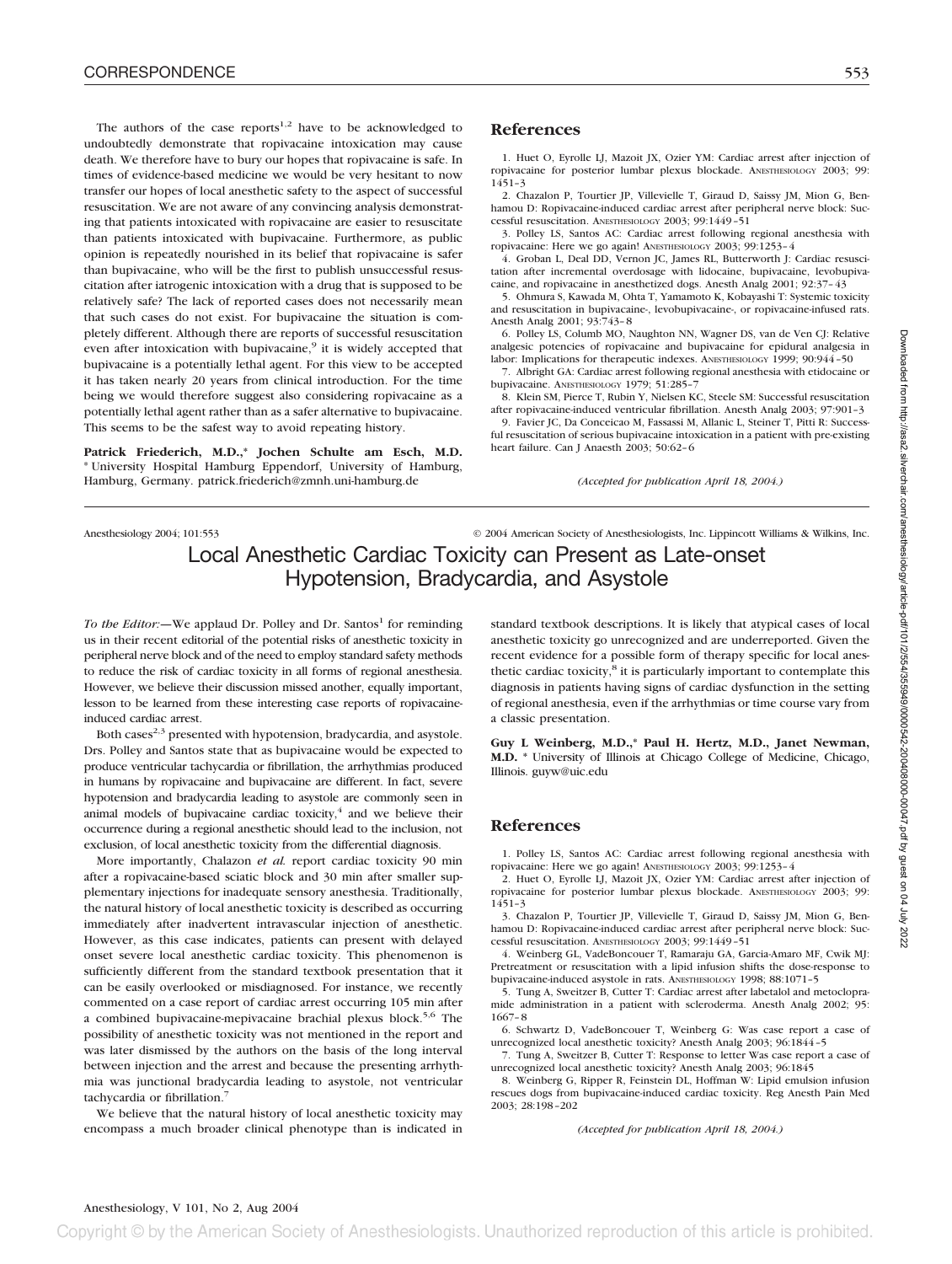Anesthesiology 2004; 101:554 © 2004 American Society of Anesthesiologists, Inc. Lippincott Williams & Wilkins, Inc.

## Quality of Anesthesia Practice

*To the Editor:—*We all learn from the mistakes of others and medicine is no exception. Recently Chalazon *et al.*<sup>1</sup> reported in this journal on their misadventures with ropivacaine in an elderly woman for bunionectomy. I have several concerns regarding the quality of anesthetic practice used by the authors, specifically regarding choice of anesthesia and resuscitative pharmacology in the face of ropivacaine toxicity.

First, their treatment of the patient's cardiac asystole comprised repeated doses of ephedrine and a single dose of atropine. If one assumes that this cardiac catastrophe was brought on by ropivacaine toxicity, then it is important to remember that these amide local anesthetics have direct myocardial actions consisting of negative chronotropic, dromotropic, and inotropic effects. It has been shown in animals that the most effective resuscitative drug in the face of ropivacaine or bupivacaine toxicity is epinephrine, $\frac{2}{3}$  yet the authors used ephedrine, a weaker and indirect-acting alternative.

Second, the authors chose to use a single small dose of intravenous midazolam when their patient exhibited central nervous system signs of ropivacaine toxicity before her cardiac asystole. A recent review of neurologists, however, shows almost universal use of lorazepam as the benzodiazepine of choice when unwanted seizure activity is exhibited, and the use of midazolam is only by infusion in those patients who are refractory to lorazepam.<sup>3</sup> Why did the authors use midazolam in a small amnestic dose instead of a more appropriate and potent benzodiazepine?

Finally, and perhaps of greatest concern, is whether the authors

abided with the patient's right to "self-determine" her anesthetic care.<sup>4</sup> I find it implausible that this patient would agree to another popliteal nerve block after the technique failed for the bunionectomy done on her other foot. In addition, why would the patient be agreeable to repeated injections of ropivacaine after the popliteal block again failed, when a general anesthetic had been administered for her first bunionectomy? The authors need to address this issue of informed consent and the right of their patient to "self-determine" her anesthetic care.

**Mark R. Fahey, M.D.** Santa Rosa Memorial Hospital, Santa Rosa, California. drsnooz@msn.com

#### **References**

1. Chazalon P, Tourtier JP, Villevielle T, Giraud D, Saissy JM, Mion G: Ropivacaine-induced cardiac arrest after peripheral nerve block: Successful resuscitation. ANESTHESIOLOGY 2003; 99:1449–51

2. Ohmura S, Kawada M, Ohta T, Yamamoto K, Kobayashi T: Systemic toxicity and resuscitation in bupivacaine-, levobupivacaine-, or ropivacaine-infused rats. Anesth Analg 2002; 94:479–80

3. Claassen J, Hirsch LJ, Mayer SA: Treatment of status epilepticus: a survey of neurologists. J Neurol Sci 2002; 211:37–41

4. Guidelines for the Ethical Practice of Anesthesiology. Park Ridge, Illinois: American Society of Anesthesiologists, October 15, 2003

*(Accepted for publication April 18, 2004.)*

*In Reply:—*We thank the anesthesiologists who have written letters commenting on our editorial<sup>1</sup> and the two case reports of cardiac arrest after administration of ropivacaine. $2,3$ 

In the first letter, Drs. Bastien and Bailey alert us to the potential for overdosage created by similarities in the packaging of 0.75% and 0.2% ropivacaine. We thank them for this information and we support and applaud their efforts to change the packaging.

With all due respect to Dr. De Jong, who we consider to be one of the world's experts on local anesthetic pharmacology, we believe he misread and, in some instances, overinterpreted statements made in our editorial.<sup>1</sup> We began our editorial by providing readers with a historical perspective of the unique problems encountered with bupivacaine toxicity. We are sorry that he thought readers of our editorial would come away thinking that ropivacaine and bupivacaine were similar with respect to their potential for systemic toxicity, considering that almost half of the manuscript was spent highlighting the differences between the two drugs in this area. In addition, we did in fact note that a study performed in dogs<sup>4</sup> suggested that resuscitation could be easier after intoxication with ropivacaine as compared to bupivacaine (much to the chagrin of the authors of a subsequent letter). However, we are unable, as he suggests, to view with a "rosier slant" the fact that two patients had a near brush with death resulting from local anesthetic toxicity—even if resuscitation was successful. The sooner we accept and teach the fact that ropivacaine is a very potent amide local anesthetic—and let's make no bones about it: this is no 2-chloroprocaine or lidocaine when it comes to the drug's potential for causing severe systemic toxicity—the safer our patients will be. Finally, Dr. De Jong misses our point completely regarding hydroxyzine. Based on studies performed in animals, it would not be unreasonable to expect that ventricular arrhythmias, rather than bradycardia and asystole, would have been the manifestation of severe cardiotoxicity with

Anesthesiology 2004; 101:554-5 © 2004 American Society of Anesthesiologists, Inc. Lippincott Williams & Wilkins, Inc.

ropivacaine in the reported cases.<sup>5-7</sup> Although we agree that being 66 years old and Parisian does not alter electrophysiological responses to a relative overdose with ropivacaine, Dr. De Jong is ignoring the fact that hydroxyzine has been shown to slow cardiac repolarization and prolong QT interval.8 Thus, it is possible that hydroxyzine could somehow modify the arrhythmogenic effects of ropivacaine particularly because in another case report in which hydroxyzine was not administered, ventricular fibrillation rather than asystole occurred after intoxication with ropivacaine.<sup>9</sup> Let's not bury our heads in the sand: this should be considered further!

At the other end of the spectrum are comments by Drs. Friederich and Schulte on Esch who believe that the margin of safety and ease of resuscitation after intoxication with ropivacaine were overstated in our editorial<sup>1</sup> and the two case reports.<sup>2,3</sup> It is clear from *in vitro* and animal studies that ropivacaine is intermediate between lidocaine and bupivacaine with respect to its potential for causing arrhythmogenicity and cardiotoxicity.<sup>5,6</sup> Furthermore, when compared at equal doses, ropivacaine has a greater margin of safety than bupivacaine.<sup>7</sup> However, as we stated in our editorial, that would only be true if in clinical practice we were administering equal doses of the drugs, which we are not. The authors of the letter are correct that in the study by Groban *et al.*<sup>4</sup> some of the comparisons made on the ease of resuscitation between bupivacaine and ropivacaine did not achieve statistical significance. However, in our opinion, these data require a closer look. In that study, 50 percent of dogs intoxicated with bupivacaine  $(n = 10)$ died as compared with only 10 percent of those given ropivacaine  $(P = 0.065)$ .<sup>4</sup> To us that seems compelling enough, particularly as the free concentration of drug in the plasma was four times greater for ropivacaine (19.8  $\mu$ g · ml<sup>-1</sup>) as compared with bupivacaine  $(5.7 \ \mu g \cdot ml^{-1})$ .<sup>4</sup>

It is evident that physicians are polarized as to whether ropivacaine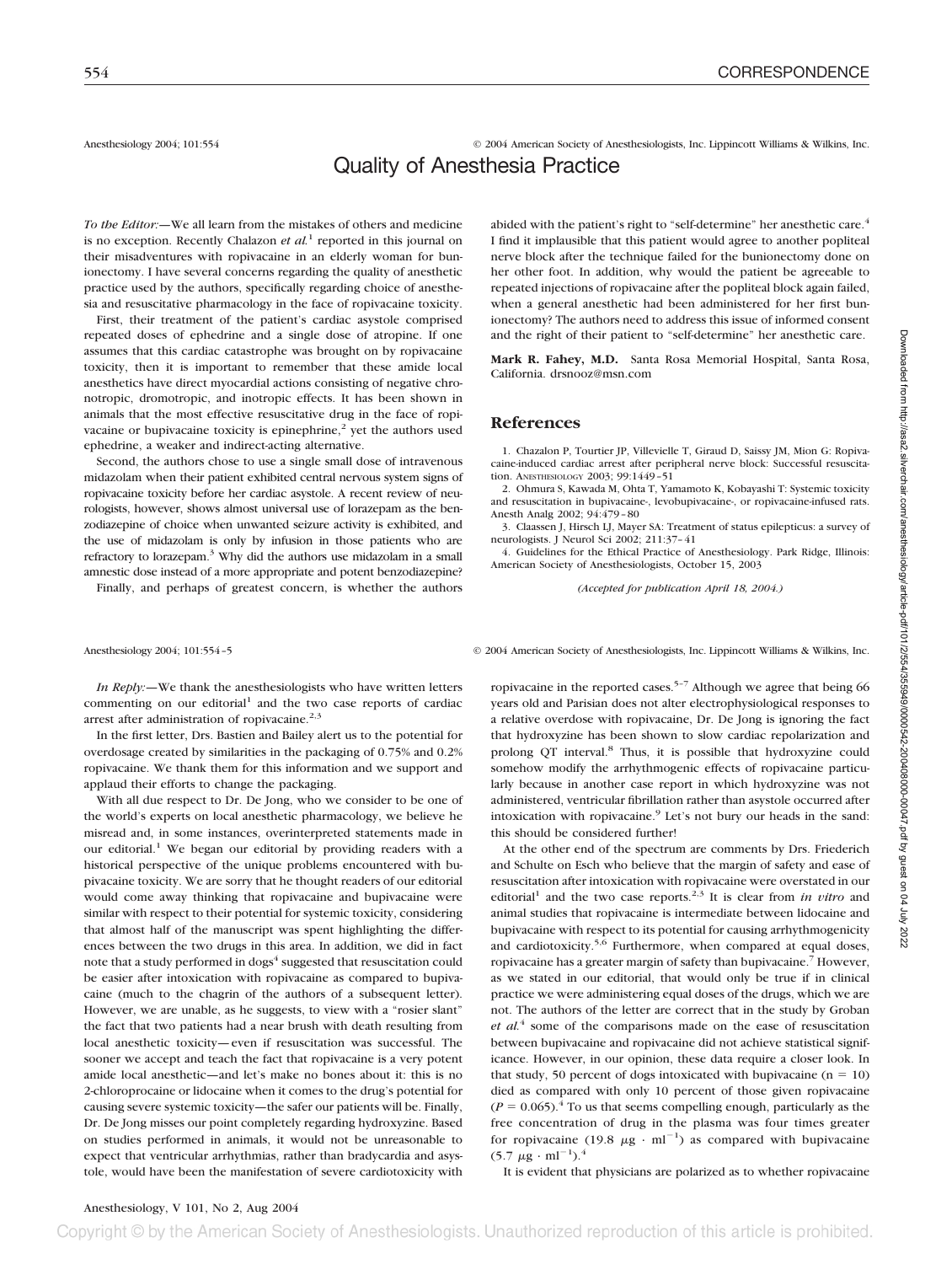truly has a greater margin of safety than bupivacaine or whether it is merely less potent. We believe that this is related to the fact that studies comparing the systemic toxicity of ropivacaine and bupivacaine were based on the assumption that although ropivacaine is slightly less potent than bupivacaine, the two drugs would be nonetheless used equieffectively. We know now that, at least in obstetrics, this may not be the case.<sup>10,11</sup> That also seems to be the clinical impression of many anesthesiologists, as they are using the higher 0.75% concentration rather than 0.5% concentration of ropivacaine for regional anesthesia.<sup>2,3</sup>

In closing, it almost goes without saying that ropivacaine, like other drugs in its class, is a very potent amide local anesthetic with the potential to cause cardiac arrest. Therefore, when using any of the long-acting potent amide local anesthetics, it is necessary to have heightened vigilance, to adhere to maximum dosage limits and to develop safer practices for drug administration. To profess anything else will condemn us to repeat history.

**Linda S. Polley, M.D., Alan C. Santos, M.D., M.P.H.\*** \* St. Luke's-Roosevelt Hospital Center, New York, New York. obanesdoc@aol.com

#### **References**

1. Polley LS, Santos AC: Cardiac arrest following regional anesthesia with ropivacaine: Here we go again! ANESTHESIOLOGY 2003; 99:1253–4

*In Reply:—*We wish to thank our colleagues from Hamburg for their congratulations. However, we continue to believe that the rapid recovery observed in our patient was attributable to the intrinsic properties of ropivacaine rather than to our resuscitation skill. Indeed, it is difficult to perform a controlled study in patients to prove that the S enantiomers of local anesthetics are less cardiotoxic that the racemic mixtures. Nevertheless, there is a large body of arguments that let us consider that ropivacaine is less toxic than bupivacaine, likely because of the lower use-dependent block induced by the S enantiomers as compared with the R enantiomers or with the racemic mixtures. Studies done on cultured cells,<sup>1</sup> isolated cardiomyocytes,<sup>2</sup> papillary muscles, $3$  isolated heart preparations, $4$  and intact animals<sup>5</sup> have demonstrated such a difference. We agree that the mechanisms of the effects of local anesthetics on cardiac conduction are not that simple<sup>6</sup> and that these differences between enantiomers may be less important in the clinical situation. However, a study done in human volunteers also showed that ropivacaine exhibits less cardiotoxic effects than bupivacaine, at least at low doses.<sup>7</sup> Epinephrine proved to be efficacious for the treatment of bupivacaine overdose, but its intrinsic effects on heart rate are deleterious because epinephrine induces ventricular fibrillation as a result of the use dependence.<sup>5,8,9</sup> Accidents related to the cardiotoxic effect of bupivacaine usually need prolonged resuscitation measures because of a refractory ventricular fibrillation. In our case, as in the case reported by Chazalon  $et \ al$ ,  $^{10,11}$  the patients recovered very rapidly. We have attributed this rapid recovery to the absence of deleterious effect of epinephrine, as in both cases no arrhythmias were observed after epinephrine injection. These two reports are the first two cases of cardiac arrest following injection of ropivacaine published after more than 10 years of clinical practice with this agent. During the same period of time, at least five cases of cardiac arrest related to bupivacaine have been published, whereas only one case of severe dysrhythmias induced by ropivacaine has been published. Although we do not have full evidence-based proof of the less detrimental effect of ropivacaine on cardiac conduction as compared with bupivacaine, we continue to believe that ropivacaine is safer than bupivacaine.

3. Huet O, Eyrolle LJ, Mazoit JX, Ozier YM: Cardiac arrest and plasma concentration after injection of ropivacaine for posterior lumbar plexus blockade. ANESTHESIOLOGY 2003; 99:1451–3

4. Groban L, Deal DD, Vernon JC, James RL, Butterworth J: Cardiac resuscitation after incremental overdosage with lidocaine, bupivacaine, levobupivacaine, and ropivacaine in anesthetized dogs. Anesth Analg 2001; 92:37–43

5. Moller R, Covino BG: Cardiac electrophysiological properties of bupivacaine and lidocaine compared with those of ropivacaine, a new amide local anesthetic. ANESTHESIOLOGY 1990; 72:322–9

6. Feldman HS, Arthur GR, Covino BG: Comparative systemic toxicity of convulsant and supraconvulsant doses of intravenous ropivacaine, bupivacaine and lidocaine in the conscious dog. Anesth Analg 1989; 69:794–801

7. Santos AC, DeArmas P: Systemic toxicity of levobupivacaine, bupivacaine, and ropivacaine during continuous intravenous infusion to nonpregnant and pregnant ewes. ANESTHESIOLOGY 2001; 95:1256–64

8. Klein SM, Pierce T, Rubin Y, Nielsen KC, Steele SM: Successful resuscitation after ropivacaine-induced ventricular fibrillation. Anesth Analg 2003; 97:901–3

9. Wang W, Ebert S, Liu X, Chen Y, Drici M, Woosley R: "Conventional" antihistamines slow cardiac repolarization in isolated perfused (Langendorff) feline hearts. J Cardiovasc Pharmacol 1998; 32:123–8

10. Polley L, Columb M, Naughton N, Wagner D, van de Ven C: Relative analgesic potencies of ropivacaine and bupivacaine for epidural analgesia in labor: Implications for therapeutic indexes. ANESTHESIOLOGY 1999; 90:944–50

11. Capogna G, Celleno D, Fusco P, Lyons G, Columb M: Relative potencies of bupivacaine and ropivacaine for analgesia in labour. Br J Anaesth 1999; 82:371–3

*(Accepted for publication April 18, 2004.)*

Anesthesiology 2004; 101:555 © 2004 American Society of Anesthesiologists, Inc. Lippincott Williams & Wilkins, Inc.

**Jean-X. Mazoit, Ph.D., Luc J. Eyrolle, M.D.\* \*** Cochin University Hospital, Paris, France. luc.eyrolle@cch.ap-hop-paris.fr

#### **References**

1. Longobardo M, Delpon E, Caballero R, Tamargo J, Valenzuela C: Structural determinants of potency and stereoselective block of hKv1.5 channels induced by local anesthetics. Mol Pharmacol 1998; 54:162–9

2. Valenzuela C, Snyders DJ, Bennett PB, Tamargo J, Hondeghem LM: Stereoselective block of cardiac sodium channels by bupivacaine in guinea pig ventricular myocytes. Circulation 1995; 92:3014–3024

3. Vanhoutte F, Vereecke J, Verbeke N, Carmeliet E: Stereoselective effects of the enantiomers of bupivacaine on the electrophysiological properties of the guinea-pig papillary muscle. Br J Pharmacol 1991; 103:1275–81

4. Mazoit JX, Decaux A, Bouaziz H, Edouard A: Comparative ventricular electrophysiologic effect of racemic bupivacaine, levobupivacaine and ropivacaine on the isolated rabbit heart. ANESTHESIOLOGY 2000; 93:784–92

5. Groban L, Deal DD, Vernon JC, James RL, Butterworth J: Cardiac resuscitation after incremental overdosage with lidocaine, bupivacaine, levobupivacaine, and ropivacaine in anesthetized dogs. Anesth Analg 2001; 92:37–43

6. Aya AG, de la Coussaye JE, Robert E, Ripart J, Cuvillon P, Mazoit JX, Jeannes P, Fabbro-Peray P, Eledjam JJ: Comparison of the effects of racemic bupivacaine, levobupivacaine, and ropivacaine on ventricular conduction, refractoriness, and wavelength: An epicardial mapping study. ANESTHESIOLOGY 2002; 96:641–50

7. Knudsen K, Beckman Suurkula M, Blomberg S, Sjovall J, Edvardsson N: Central nervous and cardiovascular effects of i.v. infusions of ropivacaine, bupivacaine and placebo in volunteers. Br J Anaesth 1997; 78:507–14

8. de La Coussaye JE, Eledjam JJ, Bruelle P, Lefrant JY, Bassoul B, Peray PA, Desch G, Sassine A: Mechanisms of the putative cardioprotective effect of hexamethonium in anesthetized dogs given a large dose of bupivacaine. ANESTHE-SIOLOGY 1994; 80:595–605

9. Heavner JE, Mather LE, Pitkanen M, Shi B: Should epinephrine be used to treat local anesthetic-induced cardiotoxicity? ANESTHESIOLOGY 1994; 80:1179–80

10. Chazalon P, Tourtier JP, Villevielle T, Giraud D, Saissy JM, Mion G, Benhamou D: Ropivacaine-induced cardiac arrest after peripheral nerve block: Successful resuscitation. ANESTHESIOLOGY 2003; 99:1449–51

11. Huet O, Eyrolle LJ, Mazoit JX, Ozier YM: Cardiac arrest after injection of ropivacaine for posterior lumbar plexus blockade. ANESTHESIOLOGY 2003; 99: 1451–3

*(Accepted for publication April 18, 2004.)*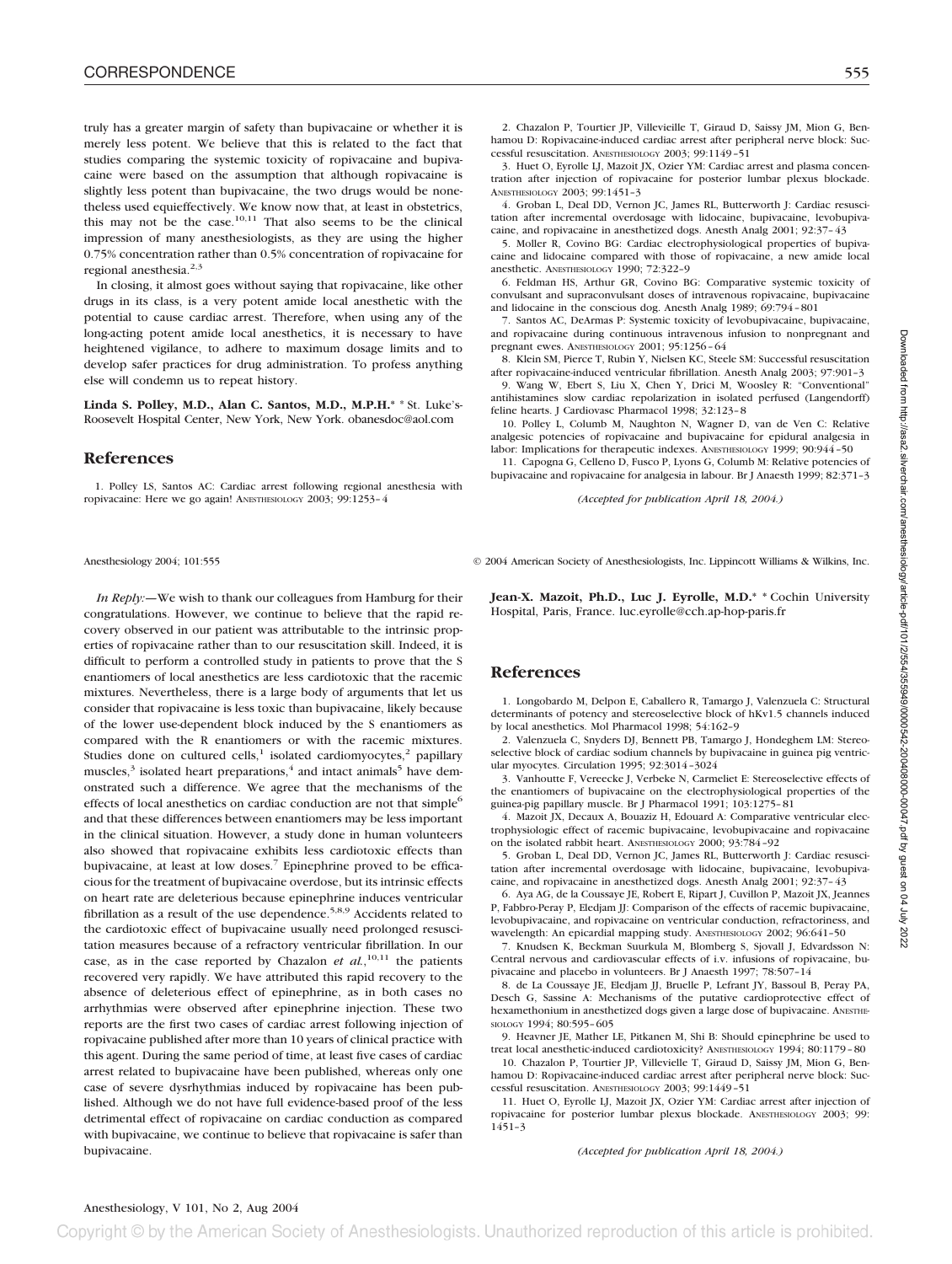Anesthesiology 2004; 101:556 © 2004 American Society of Anesthesiologists, Inc. Lippincott Williams & Wilkins, Inc.

## Does the Hole in the Dura Mater Really Matter: What's the Evidence?

*To the Editor:*—The paper by Angle *et al.*<sup>1</sup> is a well-designed and carefully conducted study that clearly delineates the effect of epidural needle design and insertion technique on fluid leak through dural tissue after puncture *in vitro*. The goal of the study was to help define methods that might decrease the incidence of "spinal headache" when the meninges are accidentally punctured during attempted epidural anesthesia/analgesia. Clearly, this is a laudable goal.

The assumptions that underlie this study design are that persistent cerebrospinal fluid leak through a hole in the meninges is responsible for spinal headache and that the hole in the dura mater is responsible for the persistent cerebrospinal fluid leak. The first assumption is probably correct; however, to my knowledge there are no data to support the idea that the hole in the dura mater, as opposed to the arachnoid mater, is responsible for the persistent cerebrospinal fluid leak. After all, cerebrospinal fluid resides in the subarachnoid space, not the subdural space, and it is entirely possible that it is the nature of the hole in the arachnoid mater that determines whether patients develop spinal headache.

This is certainly not to suggest that the clinical studies demonstrating that parallel insertion of a beveled spinal needle reduces the risk of spinal headache are in error. Clearly, parallel insertion does result in a lower risk of spinal headache. However, the conventional wisdom that ascribes the reduced risk to the nature of the hole in the dura mater has no valid experimental basis. Specifically, because the current study by Angle *et al.* and similar studies by others failed to address the potential role of the arachnoid mater in persistent cerebrospinal fluid leak, their conclusions as to mechanism are of little or no value, and extrapolation of their findings to the clinical arena are not warranted.

It is hard to conceive of an *in vitro* study design that would produce a valid model of cerebrospinal fluid leak through the spinal meninges. A more appropriate model would be one in which the spinal meninges of an animal were punctured *in vivo* and the animals sacrificed at various time points thereafter to determine the nature of the hole in the dura and the arachnoid membranes. In this way, the healing process could be examined and the "rate-limiting" menix identified. In the absence of experimental data that clearly identify the dura mater as the menix responsible for persistent cerebrospinal fluid leak, studies like that of Angle *et al.* should not be considered to provide any insight into the mechanism responsible for spinal headache or the methods that can be used to prevent it.

**Christopher M. Bernards, M.D.** University of Washington, Seattle, Washington. chrisb@u.washington.edu

#### **Reference**

1. Angle PJ, Kronberg JE, Thompson DE, Ackerley C, Szalai JP, Duffin J, Faure P: Dural tissue trauma and cerebrospinal fluid leak after epidural needle puncture: effect of needle design, angle, and bevel orientation. ANESTHESIOLOGY 2003; 99:1376–82

*(Accepted for publication April 20, 2004.)*

*In Reply:—*We thank Dr. Bernards for the interest in our study. He questioned the validity of the model used in our recent study examining cerebrospinal fluid leak rates and dural trauma patterns produced by epidural needle puncture of human cadaveric dura<sup>1</sup> and of models used in similar work with spinal needles. He states that these models are inadequate to study the "mechanism for spinal headache or the methods that can be used to prevent it" because such models produce punctures of the dura and not the spinal arachnoid membrane. He further states that *in vitro* models cannot account for the healing process or identify the "rate limiting meninx," and that extrapolation from these bench models cannot be made to the clinical setting.

He is correct in stating that we assume that cerebrospinal fluid leak is associated with postdural puncture headache. There is considerable consistent evidence from diverse sources in the broader medical literature to support a "causative" relationship between cerebrospinal fluid loss and headache as well as an association between greater loss and an increasing incidence and severity of postdural puncture headache.<sup>2-8</sup>

We do not claim to have examined the mechanisms of headache itself but rather mechanisms influencing its potent trigger, cerebrospinal fluid loss. The mechanisms responsible for postdural puncture headache symptomatology are likely to be far more complex than traditional teaching would suggest and not amenable to study using an *in vitro* model.

The existing literature supports the assumption that spinal needle gauge and tip design play a significant role in postdural puncture headache, with smaller gauge and pencil tip needles leading to a lower incidence of headache.5–6 *In vitro* work also suggests a correlation between leak reduction and spinal needle design.<sup>7-8</sup> It is logical to

Anesthesiology 2004; 101:556-8 © 2004 American Society of Anesthesiologists, Inc. Lippincott Williams & Wilkins, Inc.

assume that epidural needle gauge and tip design may also impact on postdural puncture headache after unintentional puncture. The absence of clinical trials comparing the effect of epidural needle design on postdural puncture headache prompted our *in vitro* study.

The spinal arachnoid membrane consists of a laminar portion that forms a watertight lining attached to the dural undersurface and a trabecular portion that extends from the laminar arachnoid to the pia mater.<sup>9-10</sup> Cerebrospinal fluid flows within the space (subarachnoid space) contained between the laminar arachnoid and the pia. Dural puncture involves passage of the needle through the external dura, the capillary interval/potential space known as the subdural space, and the laminar arachnoid membrane, which contains cerebrospinal fluid. The subdural space is not usually a prominent feature in these tissue layers and appears to be opened by trauma, fluid injection, and possibly by capillary proliferation (*versus* engorgement) in reaction to dural injury involving cerebrospinal fluid loss.<sup>9-11</sup>

In our study, fresh human cadaveric lumbar spinal cords were removed at autopsy with meninges intact and cooled in lactated Ringer's solution. Full thickness dural specimens (including attached laminar arachnoid membranes) were then harvested for study. The laminar arachnoid was easily visualized at the time of dissection as a smooth shiny membrane closely applied to the dural undersurface in all of the cadavers studied. Care was taken not to traumatize the dura arachnoid interface during tissue handling or mounting on the model.

We examined leakage of artificial cerebrospinal fluid and dural tissue trauma patterns by scanning electron microscopy after standardized puncture of specimens with epidural needles. The model used in our work is similar in many respects to models used in spinal needle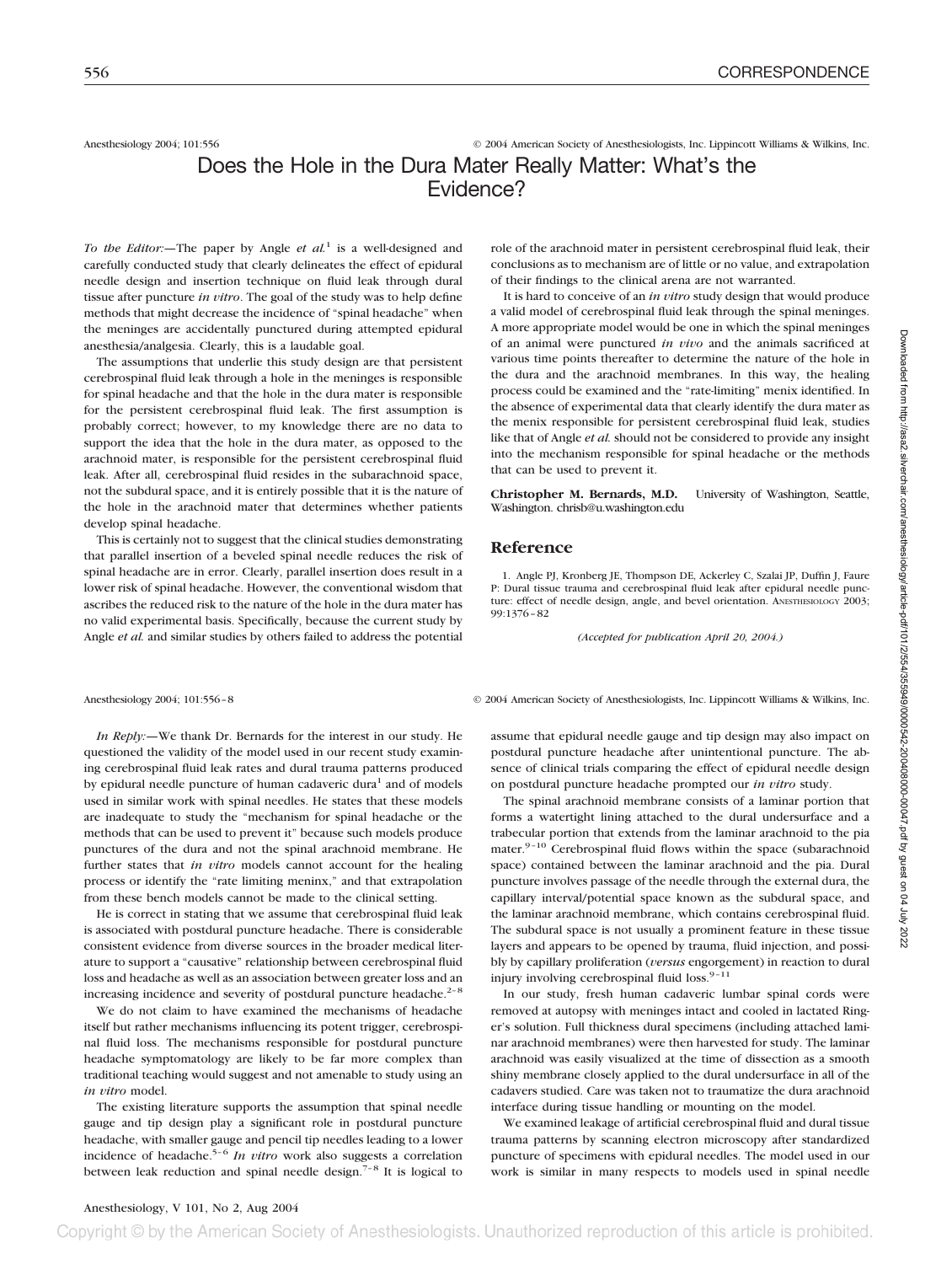studies. Tissue was mounted over a window in the model and sealed with a customized gasket containing a matching window through which punctures were performed. Features of our model that add to its clinical relevance include 1) the use of a physiologically pressurized cylindrical model with a diameter closely approximating that of the lumbar dural sac; 2) mounting of dural specimens with *in vivo* orientation maintained; 3) use of artificial cerebrospinal fluid; and; 4) observed tenting of the dura at the time of puncture.

Our model was watertight (as were similar spinal needle models) when pressurized to physiologic pressures with artificial cerebrospinal fluid and, save for isolated leakage from deliberately made needle puncture sites, remained that way. Demonstration of a watertight seal with dural specimens in such models suggests that the laminar arachnoid membrane (with tight junctions)<sup>9</sup> was not only present but also intact, providing a barrier to fluid passage. It should be noted that authors using similar watertight models for spinal needle studies have specifically noted the presence of the arachnoid membrane on their dural tissue specimens, with more recent studies specifically demonstrating the presence of laminar arachnoid membrane on the inner surface of dural punctures using scanning electron microscopy.<sup>7,12</sup>

The assumption that the pattern of needle injury to the external dural surface bears no resemblance to underlying arachnoid injury is inconsistent with our observations in the laboratory and it is not supported by the limited existing literature.<sup>12</sup> As the laminar arachnoid covers the dural undersurface as a thin membrane, one would expect the morphology of needle injury to the external dura to closely approximate that on its inner laminar arachnoid surface. We observed that this was the case on gross examination of the internal and external surfaces of our dural specimens. Reina *et al.*<sup>12</sup> also demonstrated this finding in scanning electron microscopy images taken of both the laminar arachnoid (internal) and external surfaces of dural specimens after single spinal needle punctures. The authors showed that the pattern of needle injury was similar regardless of the dural surface imaged. They also found that the calculated area of a single puncture site was not significantly different regardless of whether it was imaged and measured on the laminar arachnoid or external dural surface.

Given this information, we chose to examine injury patterns with scanning electron microscopy from the external dural surface of our specimens because cerebrospinal fluid leaks not only through the hole in the laminar arachnoid but also through the channel produced in the wall of the fibrous dural sac itself. Our findings suggest that one should not discount the fibrous dural sac, dural tissue fragments, and hole morphology as potential modifiers of leak rates after puncture. The presence of several specimens in our experiment that failed to leak or leaked slowly after obvious epidural needle puncture and subsequent demonstration of full or partial occlusion of these sites with dural tissue fragments (*via* scanning electron microscopy) may help to explain the absence of postdural puncture headache in some patients following obvious unintentional dural puncture. Plugging also presents a likely explanation for observations in spinal needle studies through the years that puncture sites may cease to leak or not leak at all following spinal needle withdrawal.

Traditional teaching that the dural fibers are oriented in a parallel fashion has not borne the weight of scrutiny when subjected to more powerful imaging techniques such as scanning electron microscopy<sup>13</sup> and transmission electron microscopy (our own unpublished data). Given inconsistencies in the results of *in vitro* studies examining leak rates after parallel *versus* perpendicular bevel orientation during punc $ture<sup>14-15</sup>$  and the small number and limited methodological quality of clinical studies examining postdural puncture headache in this setting,  $16-18$  we believe that it would be more reasonable to say that there is little high quality evidence to support a difference in the incidence of postdural puncture headache as a result of needle bevel orientation at the time of puncture.

Our model does not address the process of dural healing. It is implied in Dr. Bernards' letter that the absence or early resolution of postdural puncture headache in some patients is secondary to early

dural or arachnoid healing. We would consider this to be unclear at best. We would suggest that the weight of the existing, albeit lower quality, evidence in the literature would support that this is not the case, especially for larger gauge punctures.

Few studies have addressed the issue of dural healing. Franksson and Gordh,<sup>19</sup> examined the postmortem dura of three patients with documented lumbar punctures at 2 days, 14 days, and 40 days before death. At 2 days, no evidence of healing was found, and at 14 days, only early signs of healing were evident at the corners of the dural tear made by a bevelled needle. At 40 days a scar was macroscopically visible in the puncture site, with microscopic evidence that the tissue filling the site was of recent origin. Leaking dural defects have also been noted during surgery after "protracted periods of time" have passed following lumbar puncture.<sup>20-21</sup> These findings along with a relatively low permanent cure rate of initial epidural blood patches,<sup>22-23</sup> and case reports of successful but late (weeks to months) or late repeated use of blood patching for postdural puncture headache are also consistent with a relatively slow process of dural repair.

Given evidence suggesting a slow healing process, that the incidence and severity of postdural puncture headache is likely to be related to the volume and rate of cerebrospinal fluid loss, and that this in turn is very likely to be related to tissue injury with needles, we maintain that our *in vitro* model and the models of our counterparts remain relevant to the study of postdural puncture headache.

**Pamela Angle, M.D., F.R.C.P.C.,\* Jean Kronberg, M.D., Ph.D., F.R.C.P.C., Patrick Shannon, M.D., Peter Faure, RN** \* University of Toronto, Sunnybrook and Women's College Health Sciences Center, Toronto, Ontario, Canada. pamela.angle@swchsc.on.ca

#### **References**

1. Angle PJ, Kronberg JE, Thompson DE, Ackerley C, Szalai JP, Duffin J, Faure P: Dural tissue trauma and cerebrospinal fluid leak after epidural needle puncture. ANETHESIOLOGY 2003; 99:1376–82

2. Kunkle EC, Ray BS, Wolff HG: Experimental studies on headache: Analysis of the headache associated with changes in intracranial pressure. Arch Neurol Psychiat (Chicago) 1943; 49:323–58

3. Fay T: A new test for the diagnosis of certain headaches: The cephalalgiogram. Dis Nerv Syst 1940; 36:312–5

4. Jacobaeus HD, Frumerie K: About the leakage of the spinal fluid after lumbar puncture and its treatment. Acta Med Scand 1923; 58:102–8

5. Halpern S. Preston R: Postdural puncture headache and spinal needle design: Metanalyses. ANETHESIOLOGY 1994; 81:1376–83

6. Lambert DH, Hurley RJ, Hertwig L, Datta S: Role of needle gauge and tip configuration in the production of lumbar puncture headache. Reg Anesth 1997; 22:66–72

7. Holst D, Mollman M, Ebel C, Hausman R, Wendt M: *In vitro* investigation of cerebrospinal fluid leakage after dural puncture with various spinal needles. Anesth Analg. 1998; 87:1331–5

8. Greene HMA: Technique to reduce the incidence of headache following lumbar puncture in ambulatory patients, with a plea for more frequent examination of cerebrospinal fluids. Northwest Med 1923; 22:240–1

9. Bridenbaugh PO, Greene NM: Spinal (subarachnoid) neural blockade, Neural Blockade in Clinical Anesthesia and Management of Pain, 2nd edition. Edited by Cousins MJ, Bridenbaugh PO. Philadelphia: JB Lippincott, 1988, pp 213–8

10. Reina MA, De Leon Casasola O, Lopez A, De Angres JA, Mora M, Fernandez A: The origin of the spinal subdural space: Ultrastructural findings. Anesth Analg 2002; 94:991–5

11. Moayeri NN, Henson JW, Schaefer PW, Zervas NT: Spinal dural enhancement on magnetic resonance imaging associated with spontaneous intracranial hypotension: Report of three cases and a review of the literature. J Neurosurg 1988; 88:912–8

12. Reina MA, de Leon-Casasola O, Lopez A, de Andres J, Martin S, Mora M: An *in vitro* study of dural lesions produced by 25-gauge Quincke and Whitacre needles evaluated by scanning electron microscopy. Reg Anesth Pain Med 2000; 25:393–402

13. Reina MA, Dittmann M, Garcia AL, van Zundert A: New perspectives in the microscopic structure of the human dura mater in the dorsolumbar region. Reg Anesth 1997; 22:161–6

14. Ready LB, Cuplin S, Haschke RH, Nessly M: Spinal needle determinants of rate of transdural fluid leak. Anesth Analg 1989; 69:457–60

15. Cruickshank RH, Hopkinson JM: Fluid flow through dural puncture sites. Anaesthesia 1989; 44:415–8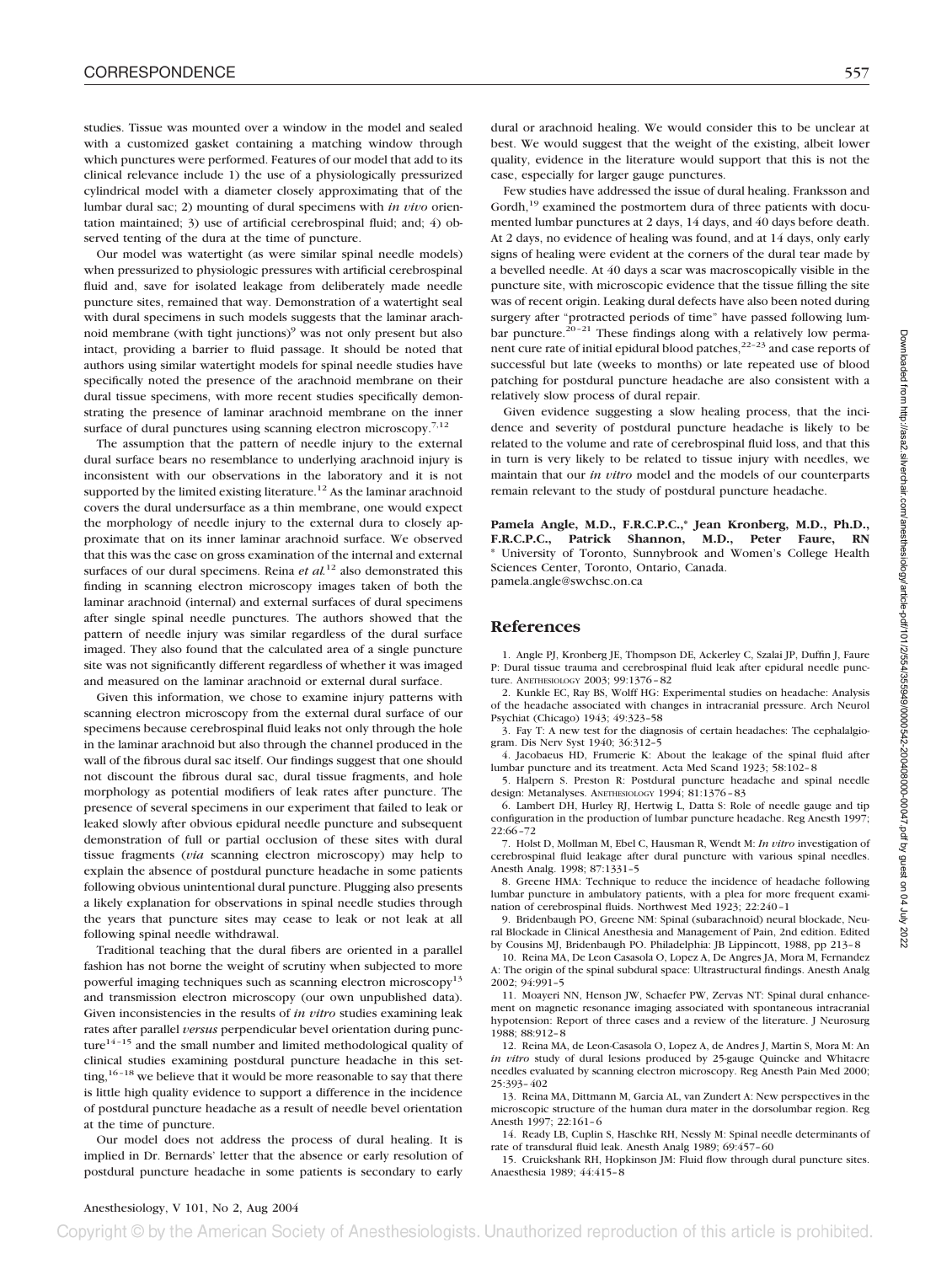16. Mihic DN: Postspinal headache and relationship of needle bevel to longitudinal dural fibers. Reg Anesth 1985; 10:76–81

17. Norris MC, Leighton BL, DeSimone CA: Needle bevel direction and headache after inadvertent dural puncture. ANESTHESIOLOGY 1989; 70:729–31

18. Ansaloni L, Balzani C, Falaschi F, Paze E: Post-spinal headache after dural puncture with perpendicular or horizontal needle bevel direction: A randomized controlled trial in an African rural hospital. Trop Doct 2000; 30:167–9

19. Franksson C, Gordh T: Headache after spinal anesthesia and a technique for lessening its frequency. Acta Chir Scand 1946; 94:443–54

20. Carr MF, Hehre FW: Complications of continuous lumbar peridural anesthesia. Anesth Analg 1962; 41:349–53

21. Brown BA, Jones OW: Prolonged headache following spinal puncture. response to surgical treatment. J Neurosurg 1962; 19:349–50

22. Taivainen T, Pitkanen M, Tuominen M, Rosenberg PH: Efficacy of epidural blood patch for postdural puncture headache. Acta Anaesthesiol Scand 1993; 37:702–5

23. Vercauteren MP, Hoffmann VH, Mertens E, Sermeus L, Adriaensen HA: Seven year review of requests for epidural blood patches for headache after dural puncture: referral paterns and the effectiveness of blood patches. Eur J Anethesiol 1999; 16:298–303

*(Accepted for publication April 20, 2004.)*

Anesthesiology 2004; 101:558 © 2004 American Society of Anesthesiologists, Inc. Lippincott Williams & Wilkins, Inc. Oxygen Flush Valve Booby Trap

*To the Editor:—*An oxygen flush valve is a useful feature of most anesthesia machines. Its malfunction is rare but potentially harmful.<sup>1-3</sup> In one instance, a fatigued metal spring left a valve wide open during a preoperative machine check.1 Another valve became slow to release because of inadequate lubrication.<sup>2</sup> We report a relatively insidious valve problem.

A patient was to undergo percutaneous closure of an atrial septal defect. Because transesophageal sonographic guidance was to be employed, we opted for general anesthesia with the aid of tracheal intubation. After an uneventful check of the machine, anesthesia was induced intravenously. For maintenance, our machine was set to deliver 2% isoflurane in air. However, our gas analyzers indicated delivery of 1% isoflurane and 60% oxygen. A sevoflurane vaporizer also failed to deliver expected concentrations of vapor. Repetition of the machine check revealed a leak of oxygen, approximately 4 l/min, into the breathing circuit. The oxygen flush button superficially appeared to be undamaged, and its spring exhibited the usual force. After the button was pressed a few times, the leak disappeared. The machine was taken to our service area, where routine external checks revealed no problems. However, we found an unstable "orthopedic" condition inside of our 7-yr-old Excel 210 SE machine (Datex-Ohmeda, Madison, WI). The push button for its flush valve is attached to a shaft that transmits the finger pressure to open the valve. Our machine had suffered a spiral fracture of that plastic shaft (fig. 1). As long as the fracture was "reduced," the assembly functioned normally. However, the two pieces could "displace" upon rotation with respect to each other, and then the shaft was too long and so held the flush valve partially open. With this diagnostic information available, we could deliberately make the leak come and go, and we observed that different operators inadvertently applied various degrees of torque as they pressed the button. The broken part was easily replaced.

Gross trauma to the assembly has been reported to lock open an oxygen flush valve.<sup>3</sup> Because of that and other possibilities, federal regulations require the oxygen flush valve to be protectively housed.3 Because of the intermittent character of our valve malfunction, it is not clear if and when our machine suffered a strong impact. The machine does have a sturdy protective rim around the push button, and the fracture may have occurred through routine stress on the plastic shaft.

Transient malfunction of a valve should not be dismissed. Our



**Fig. 1. Exaggerated diagrams of the fractured plunger. At top, the fracture is shown reduced, and the shaft is of normal length. Below, the two pieces are rotated into displacement with respect to each other, and the shaft is effectively too long. In our case, the excessive length held the oxygen flush valve partially open at rest.**

colleagues in anesthesia, engineering, and manufacturing do not recall an event similar to the one we describe. This problem, although rare, is illustrative of the need for constant assessment of the proper function of anesthesia equipment. The aircraft industry speaks of gremlins. Our intermittent gremlin was treacherous indeed.

**Dharam P. Mann, M.D., John Der Ananian, Theodore A. Alston, M.D., Ph.D.\*** Massachusetts General Hospital, Harvard Medical School, Boston, Massachusetts. talston@partners.org

#### **References**

1. Bailey PL: Failed release of an activated oxygen flush valve (letter). ANESTHE-SIOLOGY 1983; 59:480

2. McMahon DJ, Holm R, Batra MS: Yet another machine fault (letter). ANES-THESIOLOGY 1983; 58:586–7

3. Anderson CE, Rendell-Baker L: Exposed  $O<sub>2</sub>$  flush hazard (letter). ANESTHESI-OLOGY 1982; 56:328

*(Accepted for publication February 23, 2004.)*

*In Reply:—*Thank you for allowing us to respond to the article "Oxygen Flush Valve Booby Trap." The authors describe an intermittent dilution of the breathing circuit gases from a broken flush valve. Although Datex-Ohmeda (Madison, WI) was not advised of this event before notification by ANESTHESIOLOGY, and our service staff did not have the opportunity to examine the valve in question, we can sup-

Anesthesiology 2004; 101:558–9 © 2004 American Society of Anesthesiologists, Inc. Lippincott Williams & Wilkins, Inc.

pose that the valve fault described would be consistent with the clinical findings observed by the authors.

It is important to point out that this type of failure, when the "fracture" is displaced, will fail the Food and Drug Administration Preoperative Checkout Procedure during both the high pressure leak test, recommended once per day, and the low pressure leak test,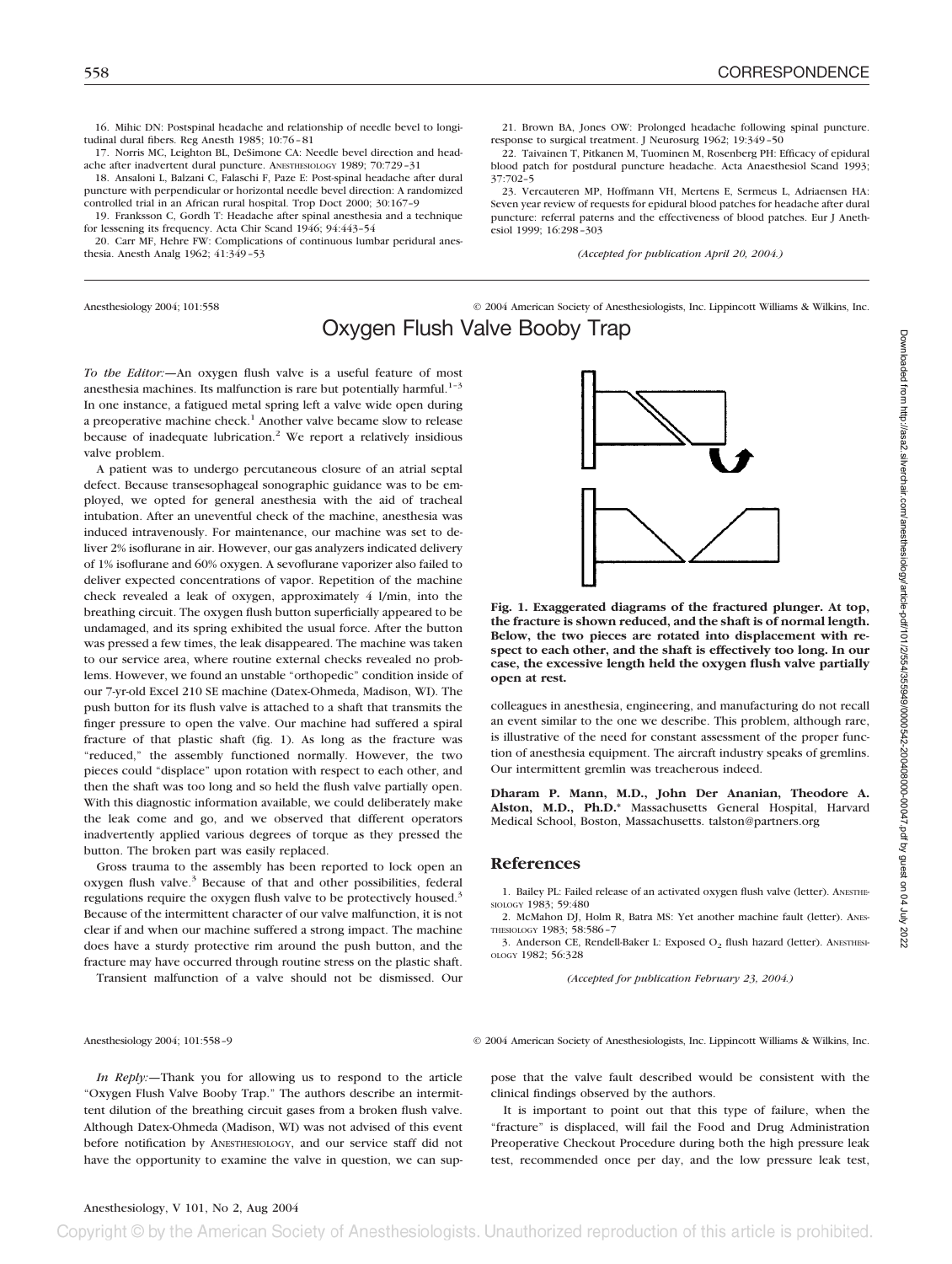Year

recommended before each anesthetic. This failure, when "reduced" will likely pass the same Food and Drug Administration checkout procedure. This makes the fault difficult to identify, and Datex-Ohmeda commends the biomedical staff for isolating the probable cause of this event.

With respect to the statement regarding the sevoflurane vaporizer, we must suggest the authors' statement is incorrect. As described by the authors, there is no evidence that the "sevoflurane vaporizer also failed to deliver expected concentrations of vapor." It would be more accurate to state that the described fault permitted oxygen to dilute the vaporizer concentration within the fresh gas flow pathway. This comment notwithstanding, both the unexpectedly high  $F1O<sub>2</sub>$  and the unexpectedly low inspired agent concentration do serve to emphasize another topical issue, the need for constant clinical vigilance. There are many causes of circuit gas dilutions that produce such variations. The

anesthetic agent analyzer is the best method to assure the desired concentration of all gases is achieved.

Finally, Datex-Ohmeda strongly urges all members of the anesthesia community to report suspected issues to Datex-Ohmeda. Without such information, we are unable to see the entire picture as relates to the ongoing operation of our equipment. This is especially true for those departments who benefit from an internal biomedical department; although these departments may be very adept at the ongoing maintenance, Datex-Ohmeda continues to request users notify the company directly when events such as that described in the letter occur.

**Michael Mitton** Datex-Ohmeda (now a part of GE Medical Systems), Madison, Wisconsin. michael.mitton@med.ge.com

*(Accepted for publication February 23, 2004.)*

Anesthesiology 2004; 101:559 © 2004 American Society of Anesthesiologists, Inc. Lippincott Williams & Wilkins, Inc.

## A Proposed Classification System for Extraglottic Airway Devices

*To the Editor:—*New extraglottic airway devices have been described at a rate of one per year for the last 25 yr, increasing to two per year since the turn of the century. I would like to propose a classification system for this increasingly complex family of devices. It involves three main criteria. First: whether the device is uncuffed or cuffed. This relates to its suitability as a ventilatory device; those without cuffs require a face or nasal mask (extracorporeal devices) to facilitate ventilation. Second: whether it is inserted through the mouth or nose. Third: the anatomic location of the distal portion in relation to the hypopharynx.\* This relates to the potential degree of isolation of the respiratory and gastrointestinal tracts. If the distal portion sits above the hypopharynx (oral cavity, nasal cavity, nasopharynx, oropharynx and laryngopharynx†) there is *no* isolation. If the distal portion sits in the hypopharynx there is *some* isolation. If the distal portion sits below the hypopharynx (esophagus) there is *moderate* isolation. In contrast, with a cuffed endotracheal tube there is *considerable* isolation.

There are four other potential criteria for classification, but these are less suitable. First: the anatomic location of the distal airway aperture. This relates to its efficacy to provide a clear airway and for ease of instrumentation of the respiratory tract; the shorter the distance between the distal airway aperture and the glottic inlet, the greater the efficacy of both—however, the distal airway aperture of most extraglottic airway devices is located in the laryngopharynx. Second: whether the extraglottic airway device is used as an airway intubator; however, most extraglottic airway devices are capable of facilitating intubation. Third: whether the device is disposable or reusable; however, this provides no information about function. Fourth: whether the cuff is in the proximal pharynx (*e.g.*, laryngeal tube airway) or surrounds the periglottic tissues (*e.g.*, laryngeal mask airway); however, this only applies to the subset of cuffed extraglottic devices.

Finally, it is worth noting that the term "extraglottic airway device" is more appropriate than "supraglottic airway device," since many have components that are infraglottic, but all lie outside the glottis. The modern extraglottic airway devices (post-1980) are listed in table 1 according to the proposed classification.

**Joseph Brimacombe, F.R.C.A., M.D.** James Cook University, Cairns Base Hospital, The Esplanade, Cairns, Australia. jbrimaco@bigpond.net.au

\* The hypopharynx is the pocket-shaped termination of the pharynx that is located behind and beneath the arytenoid and cricoid cartilages. It is approximately 3.5 cm long and extends from the upper level of the arytenoid cartilages superiorly to the upper esophageal sphincter inferiorly.

† The laryngopharynx is the portion of the pharynx that opens anteriorly into the laryngeal cavity. It is located below the tip of the upright epiglottis and above the upper level of the arytenoid cartilages.

**Table 1. Classification of Extraglottic Airway Devices by 1) Presence/Absence of a Cuff, 2) Oral/Nasal Route of Insertion; and 3) Anatomic Location of the Distal Portion**

| Uncuffed, orally-inserted laryngopharyngeal airways  |      |
|------------------------------------------------------|------|
| Williams airway intubator*                           | 1981 |
| Patil oral airway*                                   | 1982 |
| Ovassapian fiberoptic intubating airway*             | 1987 |
| Combined oropharyngeal airway and dental pack        | 1981 |
| Modified Connell airway                              | 2001 |
| Cuffed, orally-inserted laryngopharyngeal airways    |      |
| Mehta's cuffed oropharyngeal airway†                 | 1990 |
| Cuffed oropharyngeal airway†                         | 1992 |
| Uncuffed, nasally-inserted laryngopharyngeal airways |      |
| Variable flange nasopharyngeal airway                | 1988 |
| Linder nasopharyngeal airway                         | 1988 |
| Cuffed, nasally-inserted laryngopharyngeal airways:  |      |
| Boheimer's cuffed nasopharyngeal airway†             | 1990 |
| Cuffed, orally-inserted hypopharyngeal airways       |      |
| Classic LMA‡                                         | 1988 |
| Flexible LMA‡                                        | 1991 |
| Intubating LMA*                                      | 1997 |
| Disposable LMA‡                                      | 1998 |
| ProSeal LMA‡                                         | 2000 |
| Glottic aperture seal airway‡                        | 1998 |
| Streamlined pharynx airway liner‡                    | 2002 |
|                                                      | 2002 |
| Soft Seal laryngeal mask‡                            |      |
| Laryngeal tube airway†                               | 1999 |
| Laryngeal tube suction†                              | 2002 |
| Airway management device†                            | 2000 |
| Pharyngeal airway express†                           | 2002 |
| Cobra pharyngeal lumen airway†                       | 2003 |
| Uncuffed, orally-inserted esophageal airways         |      |
| Tracheo-esophageal airway                            | 1981 |
| Cuffed orally-inserted esophageal airways            |      |
| Pharyngeal tracheal lumen airway†                    | 1984 |
| Esophageal tracheal combitubet                       | 1987 |

Many of the names of extraglottic airway devices do not fit with this classification system. For example, the distal ends of the "Patil oral airway" and the "Linder nasopharyngeal airway" are in the laryngopharynx and not in the oral cavity and nasopharynx, respectively. There are no extraglottic airway devices whose distal portion is intended to sit in the oral cavity, nasal cavity or nasopharynx.

- \* Primary function as an airway intubator; † proximal pharyngeal cuff; ‡ periglottic cuff.
- $LMA =$  laryngeal mask airway.

*(Accepted for publication December 11, 2003.)*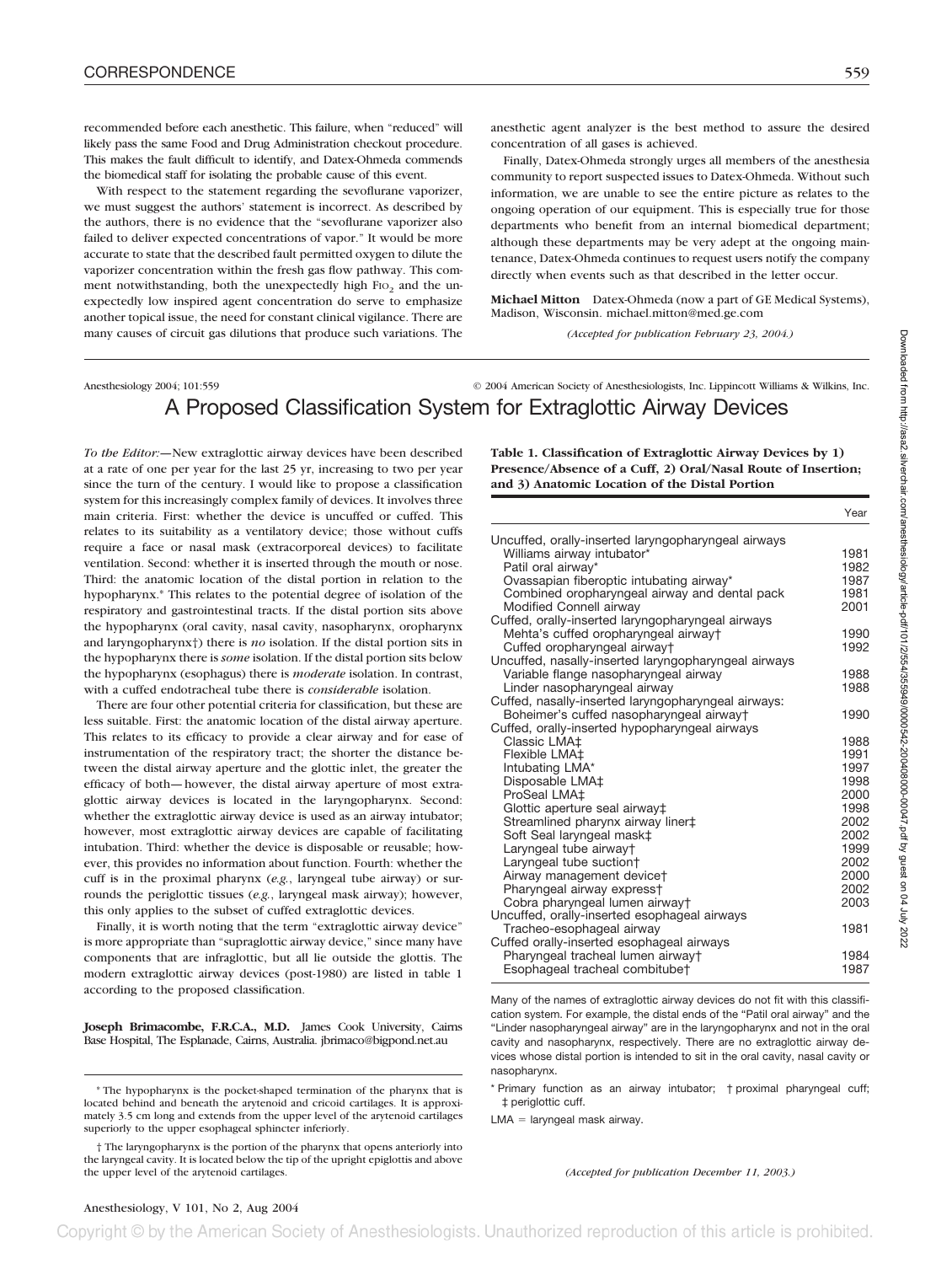Anesthesiology 2004; 101:560–1 © 2004 American Society of Anesthesiologists, Inc. Lippincott Williams & Wilkins, Inc.

## Why the Food and Drug Administration Changed the Warning Label for Hetastarch

*To the Editor:—*The United States Food and Drug Administration (FDA) recently approved a major change in the labeling of 6% hetastarch in saline, applying specifically to cardiopulmonary bypass surgeries. This synthetic colloid is commonly used in place of 5% human albumin as a plasma volume expander in a variety of surgical and critical care settings.

In August 2003, the following warning statement was added: *HESPAN is not recommended for use as a cardiac bypass pump prime, while the patient is on cardiopulmonary bypass, or in the immediate period after the pump has been discontinued because of the risk of increasing coagulation abnormalities and bleeding in patients whose coagulation status is already impaired*. <sup>1</sup> The change follows a recommendation of the Blood Products Advisory Committee, Center for Biologics Evaluation and Research, Rockville, Maryland, made to the FDA in June 2002.\*

The interference by hetastarch with coagulation has been documented repeatedly over the last three decades. These effects were described in the early 1960s when preclinical research on hetastarch demonstrated prolonged bleeding times.<sup>2</sup> Hetastarch infusion mediates a dose-dependent decrease of factor VIII and von Willebrand factor and interferes with platelet function by absorption to their surface. $3-5$ Although coagulation measures and anecdotal reports of hetastarchassociated hemorrhage have been reviewed extensively, controversy regarding the clinical relevance of these effects has persisted in the absence of adequate data.<sup>6</sup>

Because of this controversy a useful approach is to evaluate studies of a well-defined group, such as patients requiring cardiopulmonary bypass. Postoperative bleeding in this group is a very significant complication because the need for surgical reexploration increases the risk to patients with greater mortality, prolonged intensive care unit stay, and increased cost.

Early studies of hetastarch used during cardiac surgery failed to document any difference in postoperative blood loss between hetastarch or albumin given for volume replacement.<sup>7-9</sup> Three studies showed modestly higher blood loss when patients received hetastarch but none of these reached statistical significance.<sup>10-12</sup> These reports were limited by small sample sizes  $(n < 200)$ , and these reports are no longer useful because patient selection, surgical technique, and perioperative management have changed greatly in the years since they were published.

Two studies in cardiac surgery patients and an epidemiological study from the current literature prompted the FDA to ask if hetastarch mediates increased bleeding in patients on cardiopulmonary bypass. Both surgical studies examined the effect of intraoperative hetastarch administration on postoperative blood loss. The studies are significant because their study populations approach or exceed the threshold (200 patients in each arm of a comparative study) suggested by Warren and Durieux to achieve adequate statistical power.<sup>13</sup> Herwalt *et al.*<sup>14</sup> examined the risk factors associated with increased postoperative bleeding when hetastarch was substituted for albumin in cardiopulmonary bypass pump priming solution. They found an increase in the transfusion of blood products, increased costs, and two risk factors: age greater than 60 yr and the use of more than 5 ml/kg hetastarch were associated with postoperative bleeding in their study of 500 patients.

Cope *et al.*<sup>15</sup> reviewed 189 consecutive coronary artery bypass graft surgeries. They reported a significant increase in blood loss and use of hemostatic agents when hetastarch was used in the operating room. Increased postoperative chest tube drainage, transfusion requirements, and a greater risk of surgical reexploration were documented in patients who received hetastarch during surgery, and five patients (7.4%) receiving hetastarch intraoperatively required surgical reexploration as opposed to one (1.6%) in the group that did not.

A large review from the Mayo Clinic, Rochester, Minnesota, reported the experience of 444 consecutive cases, all performed by the same surgeon when the routine practice of using hetastarch for volume expansion during surgery was discontinued as a result of the Cope publication.<sup>16</sup> The retrospective study examining postoperative bleeding found the mean blood loss was about 40% higher in patients receiving hetastarch. Like Cope *et al.*<sup>15</sup> they also noted that it appeared to increase in a dose-dependent manner.

The value of these studies comes from limiting the use of hetastarch to the intraoperative period and examining the postoperative result of that practice. They are retrospective studies but the complete change in hetastarch use minimizes the risk of treatment bias. No important between-group biases were evident and the studies included patient numbers to warrant acceptance of most of the major findings.

The advisory committee also heard the report of Canver and Nichols $17$  that supported the use of hetastarch. That study compared crystalloid, albumin, hetastarch, and a combination of albumin and hetastarch for cardiopulmonary bypass pump priming in nearly 900 coronary artery bypass graft patients. The study failed to find any difference in postoperative bleeding or reoperation. The committee did not agree with the conclusion because patients in each arm of the study were dissimilar. Patients given a hetastarch-based priming solution had much shorter cross-clamp times than did those in the other groups. Because the duration of cardiopulmonary bypass influences bleeding, it is noteworthy that even with the shorter cross-clamp time; Canver and Nichols' data shows the highest mean consumption of platelets and fresh frozen plasma was in the hetastarch group.

On a unanimous vote (with two abstentions), the Blood Products Advisory Committee recommended changing the labeling of 6% hetastarch in saline to warn users of the risk of excessive bleeding associated with its use in bypass surgery.

There are additional reports not used by the Blood Products Advisory Committee in reaching their decision that support their action. Wilkes *et al.*<sup>18</sup> conducted a meta-analysis examining 16 studies encompassing 653 patients in whom hetastarch was used during cardiopulmonary bypass. When compared with albumin administration, patients receiving hetastarch had greater blood loss and the proportion of patients with blood loss greater than 1 l was 19% for patients receiving albumin *versus* 33% for patients receiving hetastarch. Two reports published since the FDA decision provide additional evidence supporting that action. Sedrakyan *et al.*<sup>19</sup> examined mortality as a clinical outcome in more than 19,000 patients that had coronary artery bypass surgery. Patients receiving albumin or nonprotein colloids (dextran, hetastarch) were compared, and albumin administration was associated with lower mortality (2.47% *versus*. 3.03%). This represents 25% lower odds of mortality compared to nonprotein colloid use. This result is consistent with Knutson *et al.,*<sup>16</sup> who also found a small increase in mortality of 3% in the hetastarch treatment group. Avorn *et al.*<sup>20</sup> performed a case-controlled study of 238 bypass cases examining patients receiving three or more units of blood products within 72 h of surgery or who returned to the operating room for bleeding. A multivariate analysis found those receiving one unit of hetastarch had more

<sup>\*</sup> Available at www.fda.gov/OHRMS/DOCKETS/ac/02/trasncripts/3867T2.doc. Accessed March 23, 2004.

Dr. Haynes is a consultant to Bruce Leeb and Company (Fair Lawn, New Jersey), which in turn serves as a marketing consultant to Bayer HealthCare LLC, Biologic Products Division (Research Triangle Park, New Jersey).